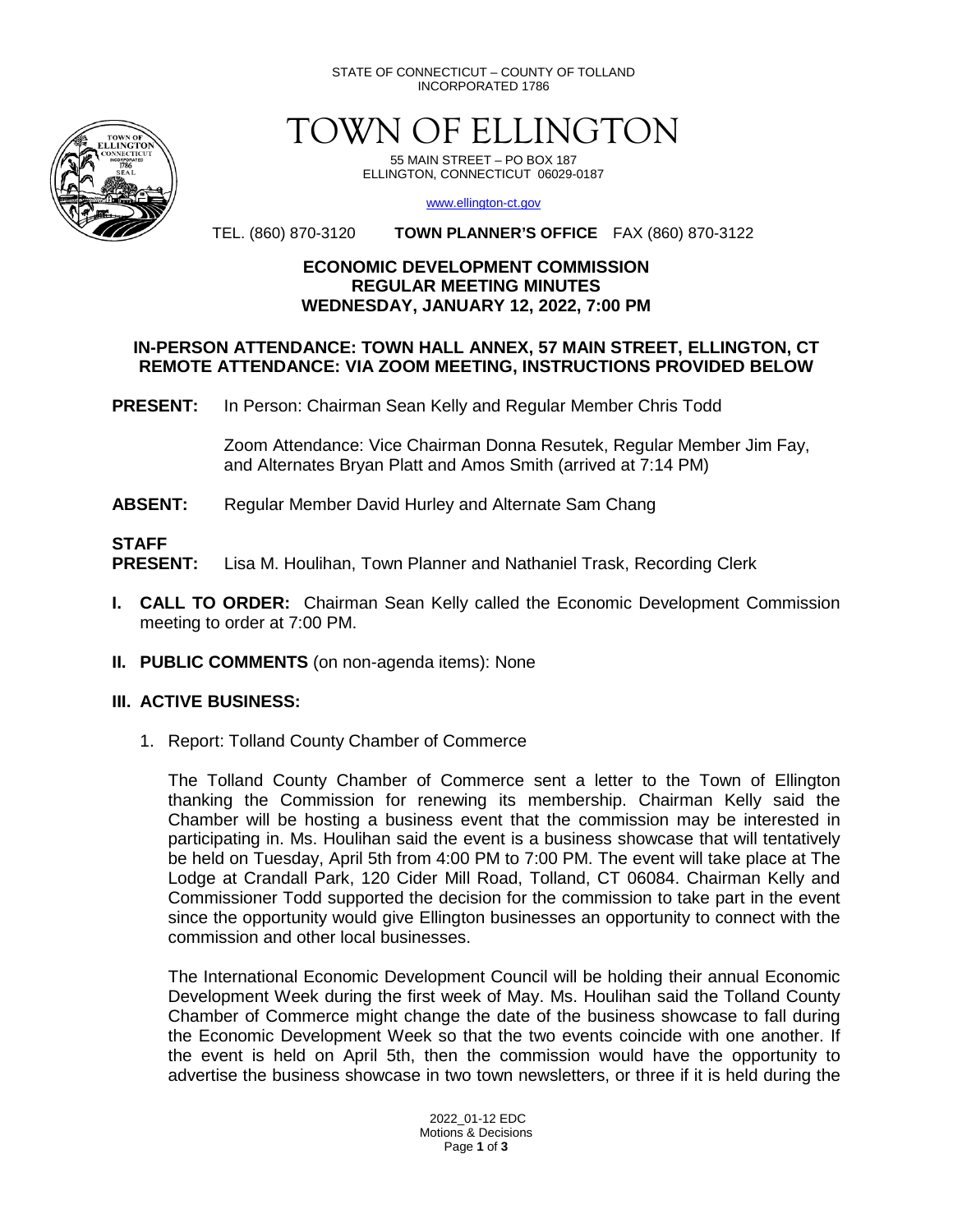first week of May. The commission also can send out direct mail, email advertisements and social media posts for this event.

2. Report: Agricultural Initiatives

There is nothing new to report.

3. Report: Connecticut Economic Development Association Best Practices

The Connecticut Economic Development Association has changed the parameters for getting the Best Practices Award. The commission will review the change in the parameters at the February meeting.

4. Report: Tax Incentive/Abatement Programs

Chairman Kelly reported that Desco Professional Builders, Inc. is still considering an expansion. Vice Chairman Resutek asked about changes to Juliano's Pools. Chairman Kelly stated that the Vernon location will become a retail location while the Ellington location will store equipment, machines, and supplies. They will also be expanding with more storage and parking areas at the Ellington location.

5. Report: Current Economic Activity

There is nothing new to report.

#### **IV. ADMINISTRATIVE BUSINESS:**

1. Fiscal Year 2021-2022 Budget & Expenditures update.

Chairman Kelly indicated that next year's budget proposal will be adjusted to increase the advertising budget, which will be important for advertising for the Tolland County Chamber of Commerce business showcase and the Shop Ellington event. Ms. Houlihan informed the commission that the part-time budget should be increased from \$1,300 to \$1,600 and that the advertising budget be increased from \$400 to \$1,000. To increase the budget for part-time work and advertising, the budget for contracted services will be reduced from \$2,800 to \$1,000. With these changes, Ms. Houlihan informed the commission that the budget would be reduced to \$4,450.

The budget will be revised and reviewed again at the February meeting.

2. Approval of the December 15, 2021 regular meeting minutes.

## **MOVED (SMITH) SECONDED (PLATT) AND PASSED UNANIMOUSLY TO APPROVE THE DECEMBER 15, 2021 MEETING MINUTES AS WRITTEN.**